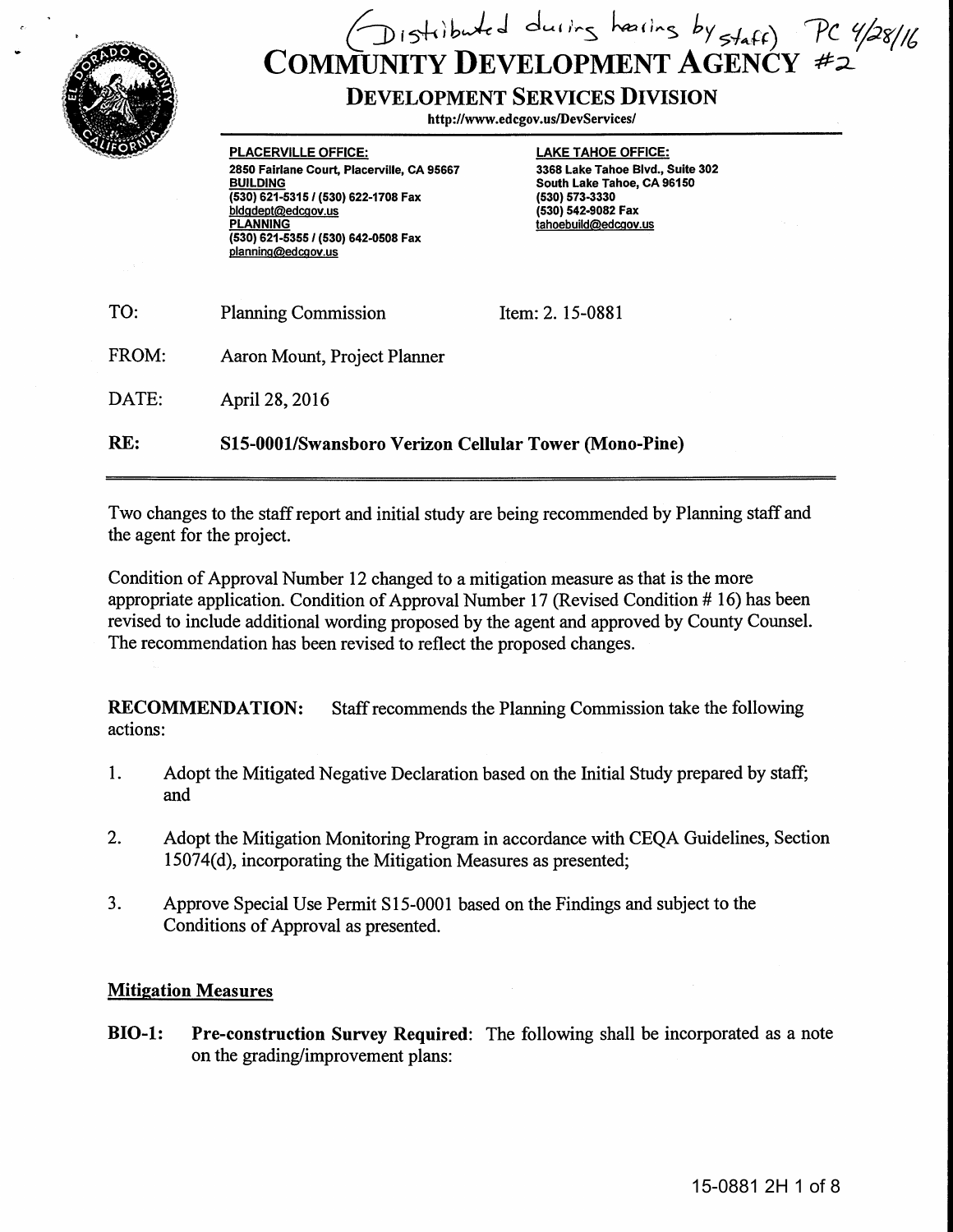- a. If construction takes place between May and June, the applicant will be required to conduct surveys for the presence of four special status plant species *(Clarkia biloba ssp. brandegeeae, Clarkia virgata, Horkelia parryi, and Chlorogalum grandiflorum);*  and
- b. If construction is to take place during nesting season of raptors (February 1 to September 1) the applicant will be required to conduct a survey for active nests on and around the project site, and
- c. Within 14 days prior to construction the applicant will be required to conduct a survey for roosting silver haired and Yuma myotis bats.

If any of the species are found, the applicant shall take necessary measures to protect the species in coordination with the state Department of Fish and Wildlife or the California Native Plant Society. Grading and construction activities may begin after appropriate measures are taken.

Monitoring Responsibility: Planning Services.

Monitoring Requirement: This requirement shall be placed on all grading plans. Planning Services shall review the surveys prior to issuance of a grading permit and/or ground disturbance within the entire project parcel.

## CONDITIONS OF APPROVAL

#### Special Use Permit 815-0001/Swansboro Verizon Cellular Tower (Mono-Pine) Planning Commission/April28, 2016

#### Planning Services

1. This Special Use Permit is based upon and limited to compliance with the project description, the following hearing exhibits, and conditions of approval set forth below:

| Title Sheet, Sheet A-0; December 23, 2015.               |
|----------------------------------------------------------|
|                                                          |
|                                                          |
| Overall Site Plan, Sheet A-1; December 23, 2015          |
|                                                          |
|                                                          |
| 2015                                                     |
| Elevation, Sheet A-4.1; December 23, 2015.               |
| Exhibit E-8Elevation, Sheet A-4.2; December 23, 2015     |
| Exhibit E-9Generator Specs, Sheet A-5; December 23, 2015 |
|                                                          |
|                                                          |
|                                                          |
|                                                          |
|                                                          |
|                                                          |
|                                                          |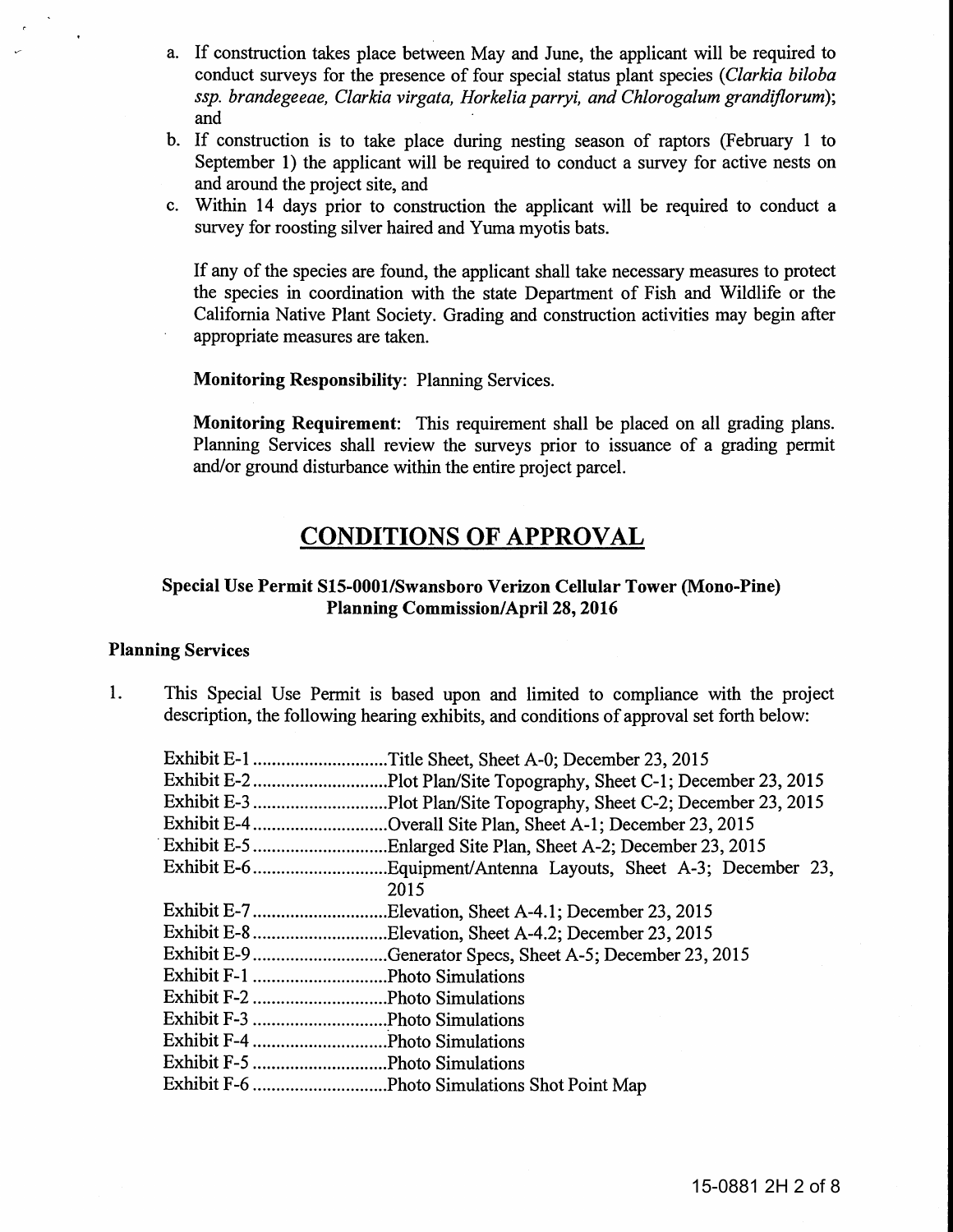Any deviations from the project description, exhibits, or conditions must be reviewed and approved by the County for conformity with this approval. Deviations may require approved changes to the permit and/or further environmental review. Deviations without the above described approval will constitute a violation of permit approval.

Approval of the Special Use Permit allows the construction and operation of a new multiuser wireless communications facility to support cellular transmission within the existing 39.75-acre parcel identified by Assessor's Parcel Number 085-010-06, and consisting of the following:

- a. One 109-foot tall monopine with three sectors with two antennas per sector and two remote radio units (RRU) per sector for a total of six antennas that measure 6x 12x7 inches each attached at the 1 00 foot pole height;
- b. Two four-foot diameter microwave dishes;
- c. One 15-foot by 16-foot 5-inch raised steel platform within a 22-foot by 38-foot Verizon Wireless lease area to house equipment cabinets and associated equipment;
- d. One 15 kVA standby diesel generator with a 132 gallon fuel tank partially surrounded by a sound wall;
- e. One 836-square-foot equipment compound surrounded by beige or tan, slatted and wire-topped chain link fencing; and
- f. A 120-foot long gravel driveway to provide access to the wireless facility.

The grading, development, use, and maintenance of the property, the size, shape, arrangement, and location of structures, parking areas and landscape areas, and the protection and preservation of resources shall conform to the project description above and the hearing exhibits and conditions of approval below. The property and any portions thereof shall be sold, leased or financed in compliance with this project description and the approved hearing exhibits and conditions of approval hereto. All plans must be submitted for review and approval and shall be implemented as approved by the County.

#### Development Services Division (Planning)

- 2. The following conditions of approval, as amended from COC04-0048, shall be completed prior to issuance of any development permits for the parcel:
	- a. An irrevocable offer of dedication, 25 feet from the centerline of One Eye Creek Road, for road and public utility purposes, including all slope easements, shall be offered to the County across the frontage of the subject parcel. The offer of dedication shall be made on a form approved by the Department of Transportation Division.
	- b. A STOP sign per Standard Plan 105A shall be placed at the intersection of One Eye Creek Road and Mosquito Road.
	- c. A "Not a County Maintained Road" sign, 24x30-inches, black on white, shall be placed on One Eye Creek Road at the intersection with Mosquito Road.
	- d. A street sign in conformance with Standard Plan 105 (B-1) shall be installed at the intersection of One Eye Creek Road and Mosquito Road.
	- e. The property owner shall have the parcel evaluated by a septic system design consultant and the findings submitted to the El Dorado County Environmental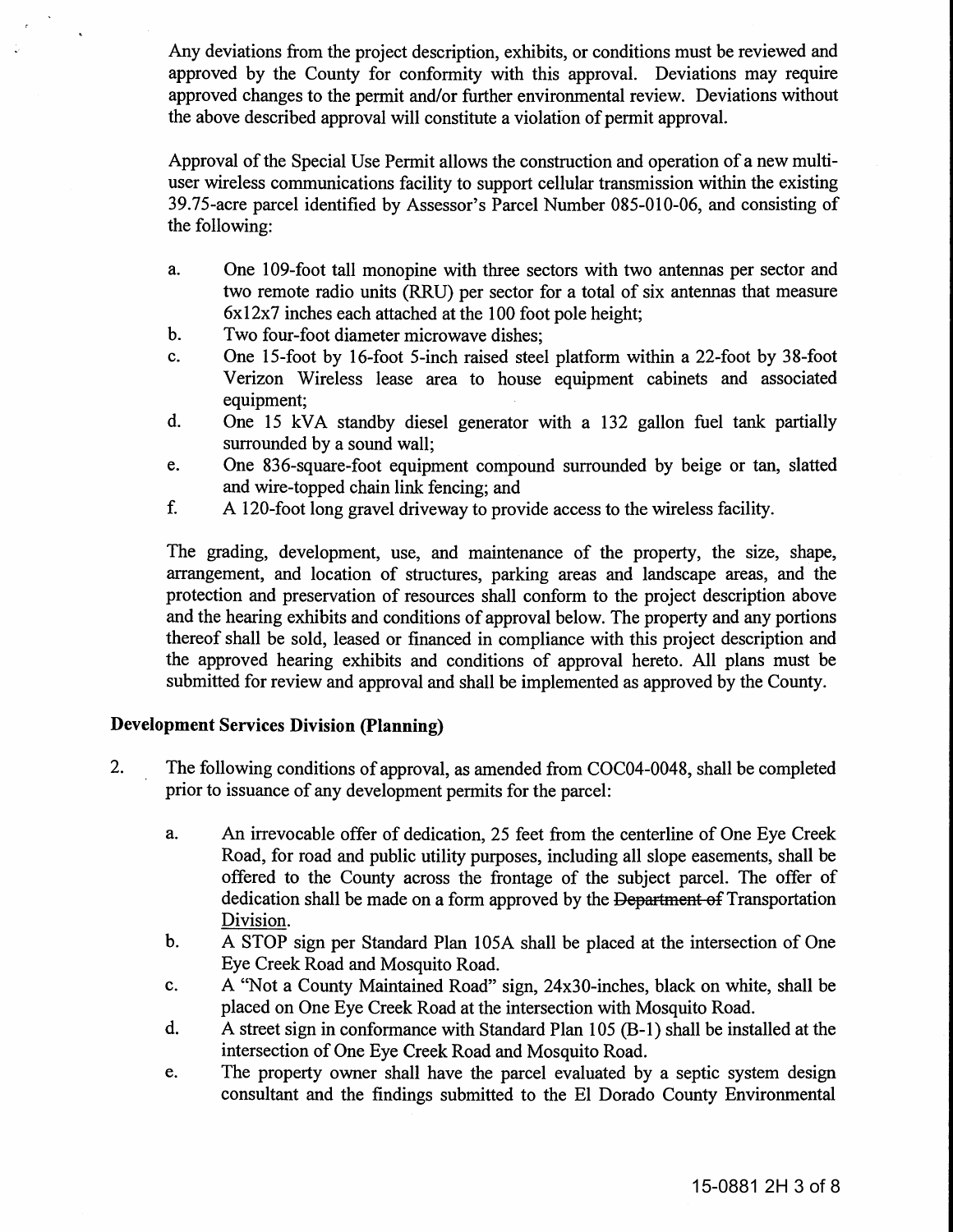Management Department Division to determine if the parcel can support an onsite septic disposal system prior to application for a building permit.

- f. The applicant shall improve that portion of One Eye Creek Road fronting the subject property to Standard Plan 101-C providing for a minimum unrestricted roadway width of 18 feet with 2-foot shoulders. The roadway improvements and surfacing shall be subject to the review and approval of the Department of Transportation Division and the Mosquito Fire Protection District. Letters evidencing satisfaction with this condition shall be provided to the Planning Department Division.
- 3. Pursuant to County Code Section 130.54.060, implementation of the project must occur within 24 months of approval of this Special Use Permit, otherwise the permit becomes null and void. It is the responsibility of the applicant to monitor the time limit and make diligent progress toward implementation of the project and compliance with conditions of approval.
- 4. The applicant shall assume full responsibility for resolving television reception interference or other electrical interference caused by the operation of this facility. The applicant shall take corrective action within 30 days of the receipt of any written complaint.
- 5. All equipment shelters, cabinets or other auxiliary structures shall be painted in a matching color to comply with the screening requirements of Section 130.40.130.D.l of the Zoning Ordinance. The pole shall have simulated bark, and the RF antennas shall be painted with non-reflective paint and maintained to match the color of the branch needles. All antennas shall be covered with antenna socks that shall match the color and texture of the branch leaves. The branches shall be installed with random lengths that create an asymmetrical appearance conforming to the shape of a natural Pine tree. No antenna shall project out past the branch tips. Planning Services shall verify the painting of all structures prior to final inspection and approval of the facility.
- 6. All improvements associated with the communication facility, including equipment shelters, antennae, and fencing shall be properly maintained at all times. Colors of the panels, equipment enclosure, and other improvements visible to the public shall be maintained to ensure the appearance remains consistent.
- 7. Any routine maintenance that requires running the generator or automatic recycling of the generator shall be performed between the hours of 9:00 a.m. to 3:00 p.m. Monday through Friday.
- 8. Prior to commencement of any use authorized by this permit, the applicant shall provide a written description, together with appropriate documentation, showing conformance of the project with each condition imposed as part of the project approval. The applicant shall make the actual and full payment of Planning and Building Division processing fees for the Special Use Permit and Building Permits prior to issuance of a Building Permit. The applicant shall also schedule an inspection by the Planning Division prior to Building Permit final for any Building Permit for verification of compliance with applicable Conditions of Approval.
- 9. All obsolete or unused communication facilities shall be removed within six months after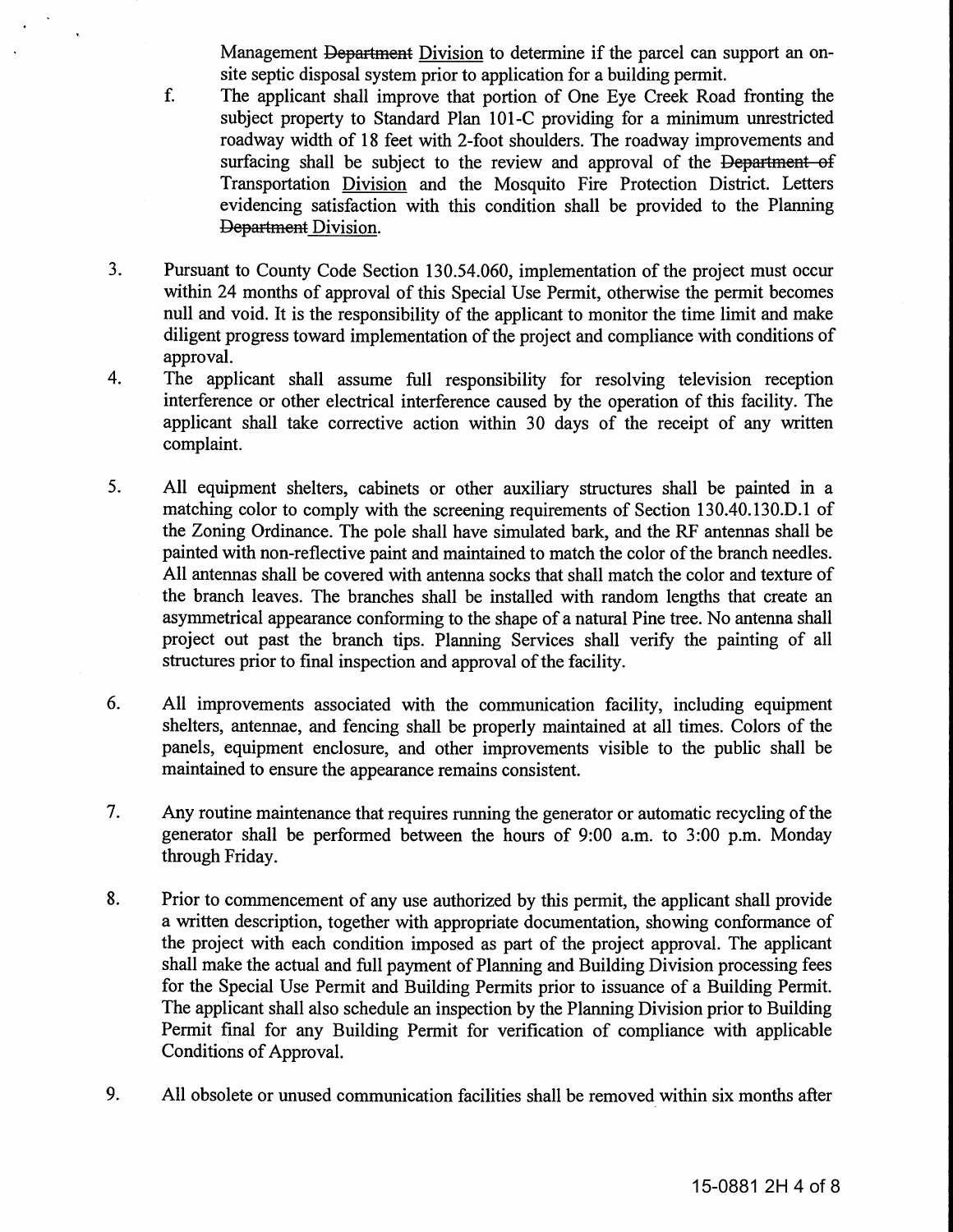the use of that facility has ceased or the facility has been abandoned. The applicant shall notify Planning Services at the time of abandonment and all disturbance related to the communication facility shall be restored to pre-project condition.

- 10. Due to the ever-changing technology of wireless communication systems, this Special Use Permit shall be reviewed by the County Development Services Department every five years. At each five-year review, the permit holder shall provide the Development Services Department with a status report on the then current use of the subject site and related equipment to include dated photos of the tower and equipment. Development Services shall review the status and determine whether to:
	- a. Allow the facility to continue to operate under all applicable conditions; or
	- b. Hold a public hearing to determine whether to modify the conditions of approval in order to reduce identified adverse impacts; or initiate proceedings to revoke the special use permit, requiring the facility's removal if it is no longer an integral part of the wireless communications system.

By operation of this condition, it is the intent of County to reserve the right to modify or add new conditions, consistent with the language specified above. The failure of the County to conduct or complete a five-year review in a timely fashion shall not invalidate the Special Use Permit. The applicant shall pay a fee determined by the Development Services Director to cover the cost of processing a five-year review on a time and materials basis.

- 11. The operator (lessee) and property owner (lessor) are responsible for complying with all conditions of approval contained in this Special Use Permit. Any zoning violations concerning the installation, operation, and/or abandonment of the facility are the responsibility of the owner and the operator.
- 12. The following shall be incorporated as a note on the grading/improvement plans:
	- d. If construction takes place between May and June, the applicant will be required to conduct surveys for the presence of four special status plant species *(Clarkia biloba ssp. brandegeeae, Clarkia virgata, Horkelia parryi, and Chlorogalum ; and*
	- e. If construction is to take place during nesting season of raptors (February 1 to September 1) the applicant will be required to conduct a survey for active nests on and around the project site, and
	- f. Within 14 days prior to construction the applicant will be required to conduct a survey for roosting silver haired and Yuma myotis bats.

If any of the species are found, the applicant shall take necessary measures to protect the species in coordination with the state Department of Fish and Wildlife or the California Native Plant Society. Grading and construction activities may begin after appropriate measures are taken.

The Planning Division shall verify the inclusion of this notation on the grading plans prior to the issuance of a grading permit.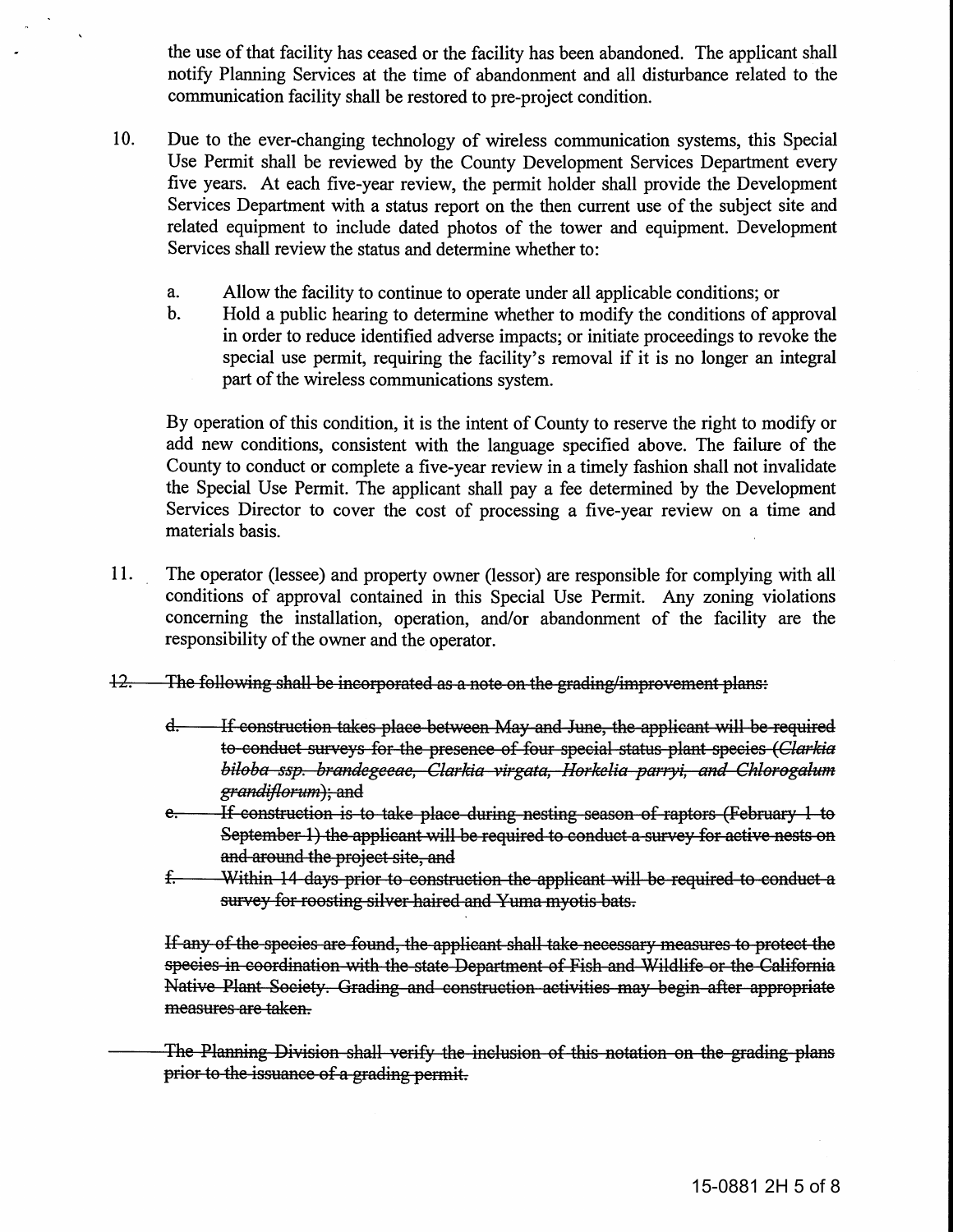- 12. The project will remove less than 0.01 percent of oak canopy. The applicant shall plant, maintain and monitor the required replacement of oak canopy as described in the *Biological Assessment for the Verizon Swansboro Site, Foothill Associates (dated January 18, 2016)* and in accordance with General Plan Policy 7.4.4.4 Option A and Interim Interpretive Guideline to General Plan Policy 7 .4.4.4 (Option A). The applicant shall submit an updated canopy assessment for review by the County with submittal of grading/building permits. The applicant shall supply Planning Services with proof that the planting has occurred prior to building permit final. Prior to issuance of final occupancy permit, an oak tree maintenance and monitoring agreement shall be secured for the long-term maintenance and preservation of these replanted trees, in accordance with the Interim Interpretive Guideline.
- 13. The applicant shall incorporate into the grading permit plan and implement all tree preservation and protection measures detailed in the *Biological Assessment for the Verizon Swansboro Site, Foothill Associates* (dated January 18, 2016).
- 14. The following shall be incorporated as a note on the grading/improvement plans:

In the event archeological resources are discovered during grading and construction activities, the applicant shall ensure that all such activities cease within 50 feet of the discovery until an archaeologist can examine the find in place. If the find is determined to be a "unique archaeological resource", contingency funding, and a time allotment sufficient to allow recovering an archaeological sample or to employ one of the avoidance measures may be required under the provisions set forth in Section 21083.2 of the Public Resources Code. Construction work could continue on other parts of the project site while archaeological mitigation takes place.

If the find is determined to be a unique archeological resource, the archaeologist shall determine the proper method(s) for handling the resource or item in accordance with Section 21083.2(b-k). Any additional costs as a result of complying with this section shall be borne by the project applicant. Grading and construction activities may resume after appropriate measures are taken or the site is determined a nonunique archeological resource.

Planning Services shall verify the inclusion of this notation on the grading plans prior to the issuance of a grading permit.

15. The following shall be incorporated as a note on the grading/improvement plans:

In the event of the discovery of human remains, all work shall cease and the County coroner shall be immediately notified pursuant to subdivision (c) of Section 7050.5 of the Health and Safety Code and Section 5097.98 of the Public Resources Code. The Coroner shall make his or her determination within two working days from the time the person responsible for the excavation, or his or her authorized representative, notifies the coroner of the discovery or recognition of the human remains. If the Coroner determines that the remains are not subject to his or her authority and if the Coroner recognizes the human remains to be those of a Native American, or has reason to believe that they are those of a Native American, he or she shall contact, by telephone within 24 hours, the Native American Heritage Commission.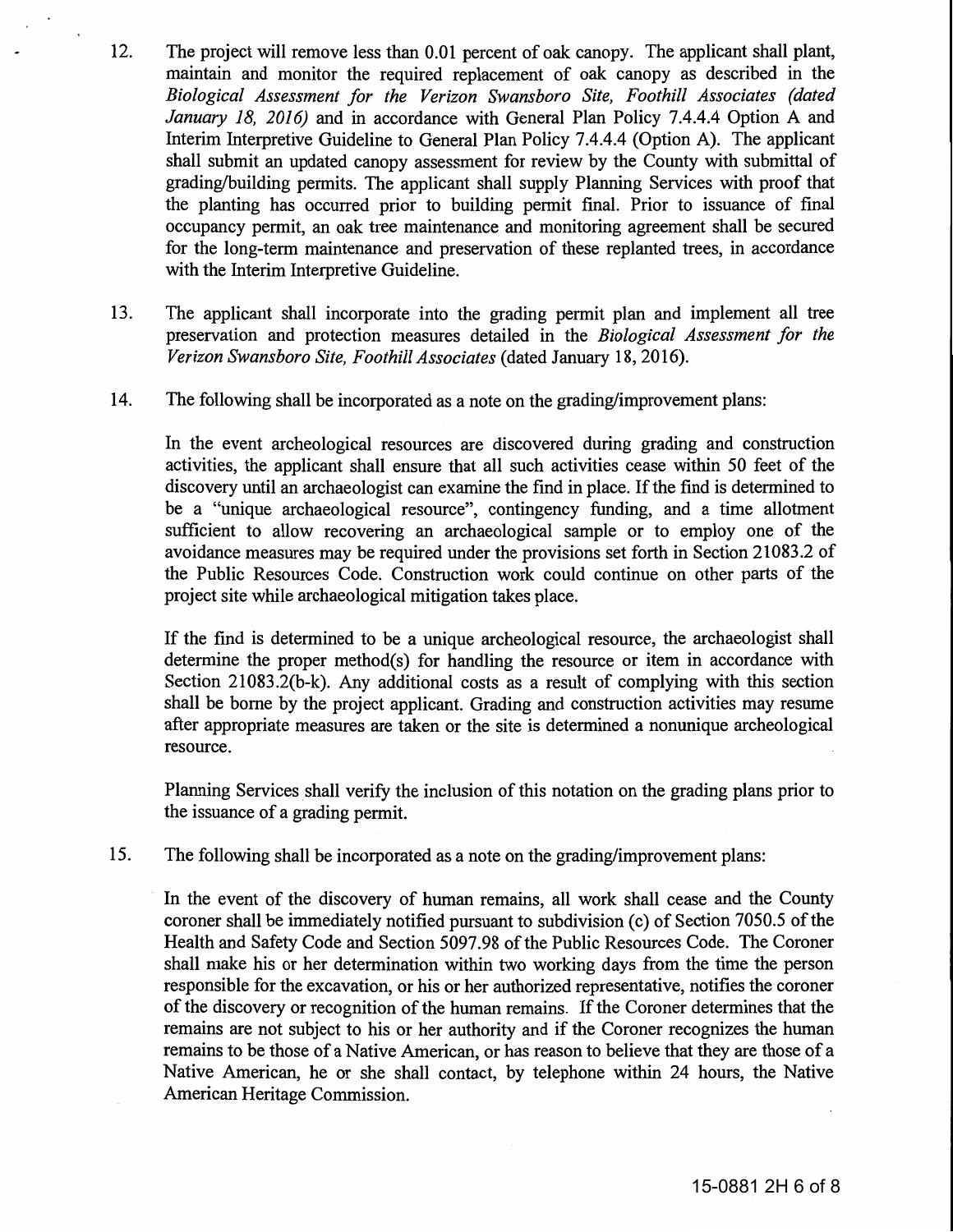Upon the discovery of the Native American remains, the landowner shall ensure that the immediate vicinity, according to generally accepted cultural or archaeological standards or practices, where the Native American human remains are located, is not damaged or disturbed by further development activity until the landowner has discussed and conferred, as prescribed in Section 5097.98 of the Public Resources Code, with the most likely descendants regarding their recommendations. The descendants shall complete their inspection and make their recommendation within 48 hours of their notification by the Native American Heritage Commission. The recommendation may include the scientific removal and nondestructive analysis of human remains and items associated with Native American burials or other proper method(s) for handling the remains in accordance with Section 5097 .98(b-h). Any additional costs as a result of complying with this section shall be borne by the project applicant. Grading and construction activities may resume after appropriate measures are taken.

Planning Services shall verify the inclusion of this notation on the grading plans prior to the issuance of a grading permit.

16. In the event of any legal action instituted by a third party challenging the validity of any provision of this approval, the developer and landowner agree to be responsible for the costs of defending such suit and shall hold County harmless from any legal fees or costs County may incur as a result of such action.

The developer and land owner shall defend, indemnify, and hold harmless El Dorado County and its agents, officers, and employees from any claim, action, or proceeding against El Dorado County or its agents, officers, or employees to attack, set aside, void, or annul an approval of El Dorado County concerning a special use permit.

The County shall notify the applicant of any claim, action, or proceeding, and the County shall cooperate fully in the defense.

17. The applicant shall repair all damage to the access roads caused by installation of the cell tower facility (One Eye Creek Road and the access to the cell tower facility site).

#### **Air Quality Management District**

- 18. Fugitive Dust: The project construction will involve grading and excavation operations, which will result in a temporary negative impact on air quality with regard to the release of particulate matter (PM10) in the form of dust. The project shall adhere to the regulations and mitigation measures for fugitive dust emissions during the construction process. In addition, a Fugitive Dust Mitigation Plan (DMP) Application with appropriate fees shall be submitted to and approved by the AQMD prior to start of project construction. (Rules 223 and 223.1)
- 19. Paving: Project construction may involve road development and shall adhere to AQMD Rule 224 Cutback and Emulsified Asphalt Paving Materials (Rule 224).
- 20. Painting/Coating: The project construction may involve the application of architectural coating, which shall adhere to AQMD Rule 215 Architectural Coatings.